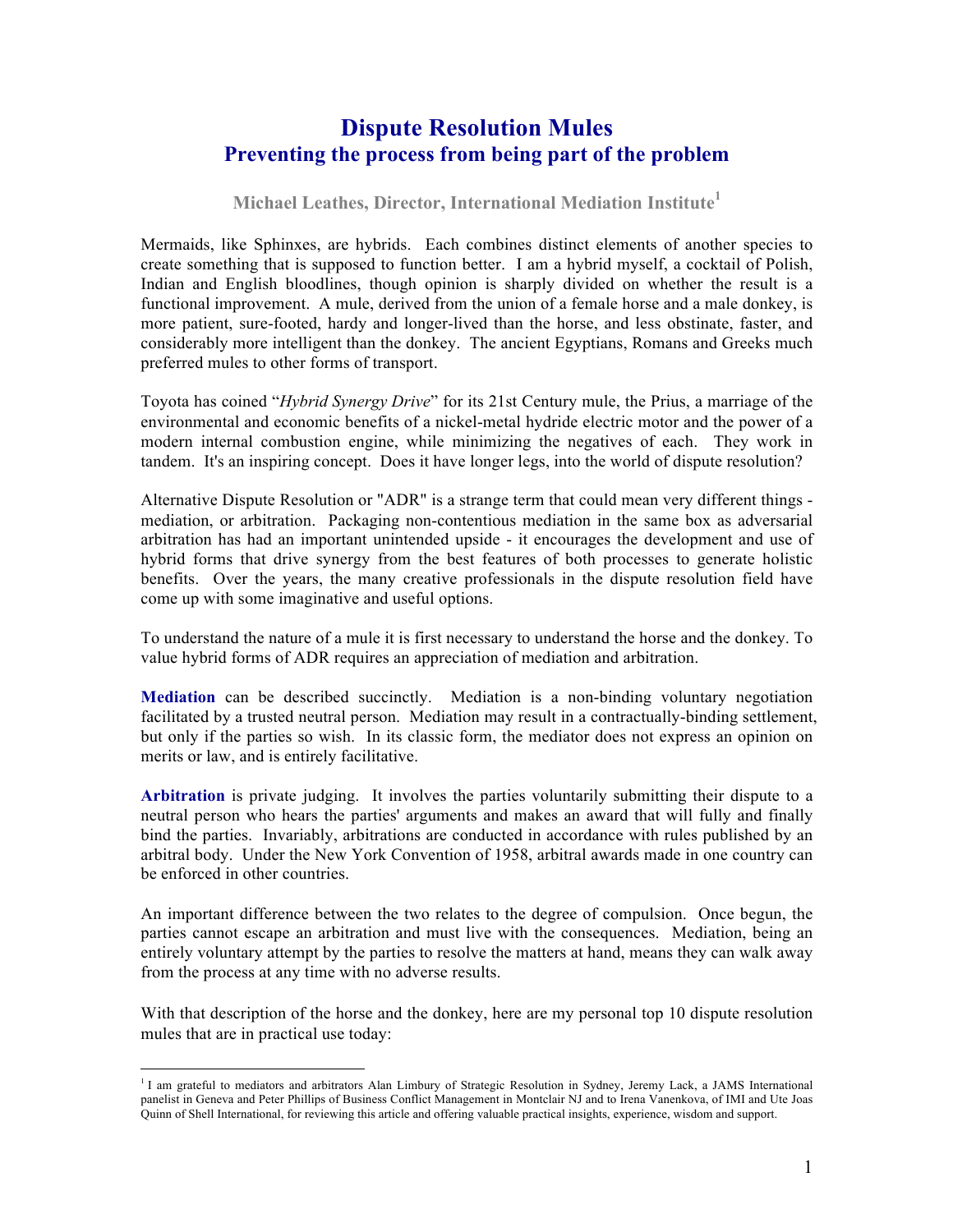### **Arb-Med**

The process starts as an arbitration, often on an accelerated basis. The neutral makes the award, but instead of immediately announcing it to the parties, seals it in an envelope and keeps it secret. Then the neutral (who could be the same or a different person) becomes a mediator, facilitating the parties to come to a negotiated settlement. The parties agree beforehand that if they are unable to settle (say by a certain time, or if they stop the mediation phase) then the envelope is opened and the parties are bound by that outcome.

The advantage is that the parties know they will reach an outcome, but the uncertainty of what the envelope contains motivates them to find a negotiated outcome rather than risk opening Pandora's Box. Arb-Med can be used to break deadlocks in mediations and even in negotiations (for example, where parties cannot agree on an amount of money to change hands<sup>2</sup>).

# **Med-Arb**

 $\overline{a}$ 

Also known as Binding Mediation, the process is the reverse of Arb-Med. The neutral begins as a mediator. If the parties cannot settle all issues as a result of the mediation, the neutral becomes an arbitrator and renders an enforceable decision on those issues. There are a few main drawbacks to Med-Arb. The first is the effect it has on the integrity of the mediation - not only are parties unlikely to be as honest and truthful with a mediator who may later impose an outcome as an arbitrator. Second, for an arbitration award to be enforceable, any significant confidential information disclosed during the mediation phase must be disclosed to all parties before the arbitration proceeds. To counteract the first, parties often agree that if a settlement is not reached in the mediation phase, a different neutral will be engaged to act as arbitrator. But the confidentiality issue is a serious problem. Med-Arb lacks the psychological incentive to settle that is inherent in Arb-Med.

#### **Non-Binding Arb-Med and Med-Arb**

Instead of the arbitration resulting in a binding decision, the parties could agree that they would not be bound by the outcome of the arbitration phase. Some might argue that such a process would be impotent and pointless, and indistinguishable from conciliation (a form of evaluative mediation), but others see advantage in the greater degree of structure and formality to the process as well as its capacity to forge a range within which a settlement could be reached<sup>3</sup>, and the positive impact that can have on the negotiating dynamics between the parties.

# **Conciliation/Evaluative Mediation/Early Neutral Evaluation**

There are many definitions of "conciliation" but the most common describes a process involving a neutral with an active but advisory and evaluative - but non-binding - role. Conciliators are likely to make suggestions for how to resolve a dispute as well as the settlement terms and may robustly encourage the parties to settle, even engaging in arm-twisting. So a conciliator is an evaluative mediator, though not all evaluative mediators would go so far as to call themselves conciliators. There are variations on this hybrid, such as Early Neutral Evaluation (ENE) where the neutral offers an opinion on the merits up front, or early on, but then applies a lighter touch.

**<sup>2</sup> see: Einstein's Lessons in Mediation** http://imimediation.org/index.php?cID=129&cType=document

<sup>&</sup>lt;sup>3</sup> Known to many dispute resolvers as ZOPA - Zone of Potential Agreement.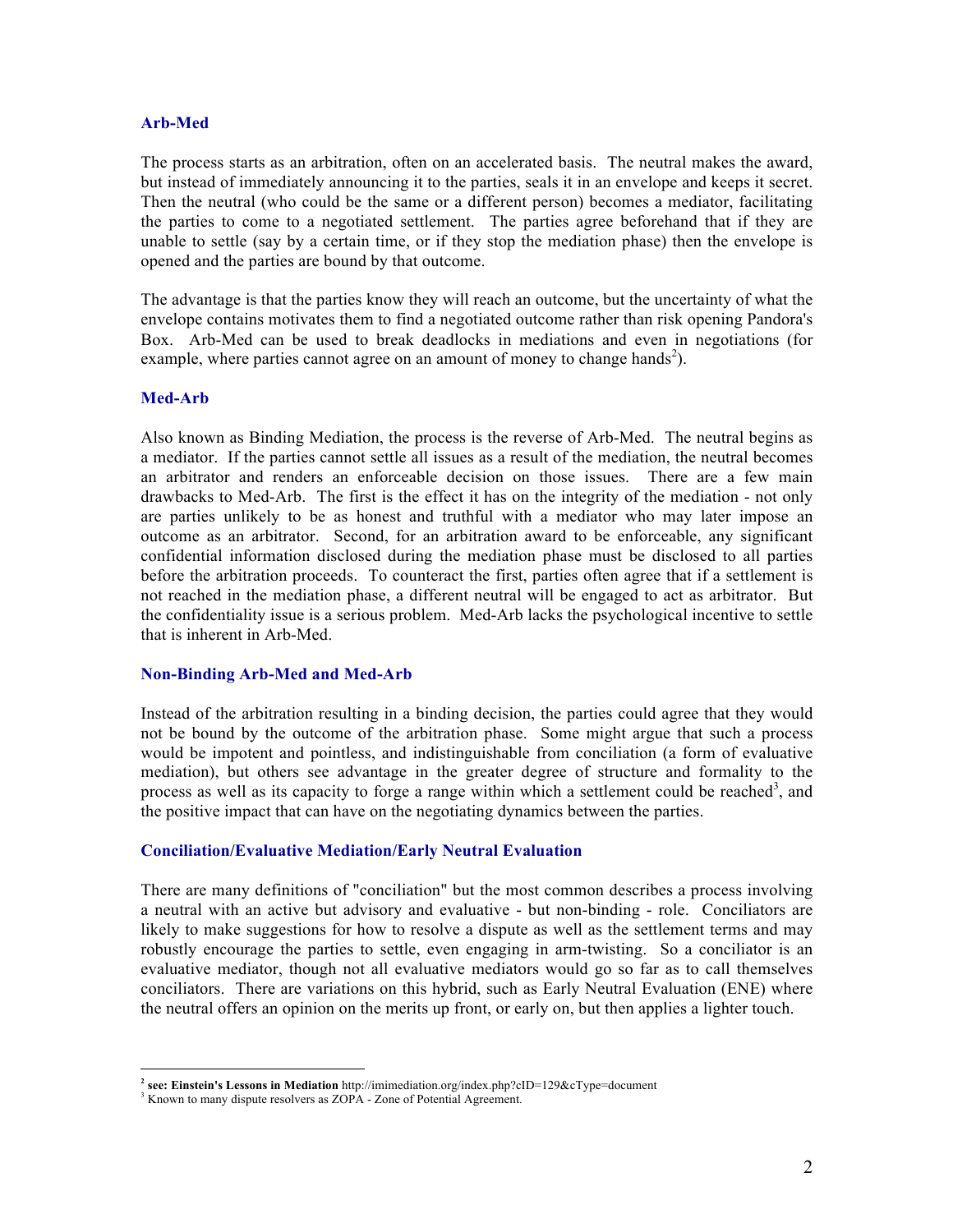# **Mini-Trial**

It's like being in a court or tribunal, except that instead of presenting the case to a judge or arbitrator, it is presented to senior representatives of each side who have the full authority to settle the case, often in the presence of a mediator. Usually, those representatives are not involved in the day-to-day running of the case. They may be chief executives of a corporation or Government ministers, for example. It may be the first time they have heard the other side's case expressed by the other side. Once the cases are presented, the mediator takes the representatives aside, with or without the parties' advisers, to try and help resolve the case. Mini-Trial can be handled without a mediator, but it helps to have one present to keep the settlement talks on track.

# **Party Hat-Swapping**

Some mediators suggest that, at the start of the process, the parties behave like litigators but assume the role of the other side for a brief period as an acting exercise and make their opening statements as if they were their opponent.

The American mediator, David Shapiro famously said, shortly before he died in October 2009: *"People come to me in love with their case. I tell them - I'm going to break up your romance."* Getting each party to swap hats and present the other side's case as an acting performance is a clever way to break up the blind passion they may have for their case. Of course the parties all have to agree to do it, but the exercise has several benefits. First, in most cases, the parties really have not considered the other side's position or interests in the depth they should. Secondly, it is an effective reality testing exercise. Thirdly, it gets the main positional issues on the table up front and in Technicolor. And finally, it is fun - it breaks the layer of ice covering a frozen relationship. A lot of laughing and pulled faces goes on. A great platform for effective mediation.

#### **Non-binding Arbitration**

In some ways similar to ENE, conciliation and evaluative mediation, non-binding arbitration is where the parties enter into arbitration but do not agree to be bound by the award rendered. It helps the parties test the strength of their arguments, and can therefore break deadlocks.

#### **Baseball Arbitration (also called Mediation and Last Offer Arbitration)**

Major league baseball players often have their remuneration fixed this way. It is typically a binding process where each party makes a final offer to settle at a stated figure. The role of the neutral is to select one of these figures and may not propose another figure. The idea is that this encourages the parties to make reasonable submissions in order to maximize the chance their figure will be chosen. The process can be linked to mediation or conciliation as a deadlockbreaker before the neutral selects the figure, involving the neutral to morph into mediation before re-assuming the role of arbitrator if the mediation does not reach a settlement.

There are several variations on Baseball Arbitration. In Hi-Lo Baseball, the parties agree a range within which the demands must fall, and usually give the neutral flexibility to set a figure that is different from those proposed by the parties provided it falls within the agreed range.

In Night Baseball, the parties establish their figures but keep them sealed in envelopes so that they are unknown to the neutral. The parties then argue their positions to the neutral, and the neutral makes an award. The envelopes are then opened, and the party whose figure is closest to the neutral's figure becomes binding.